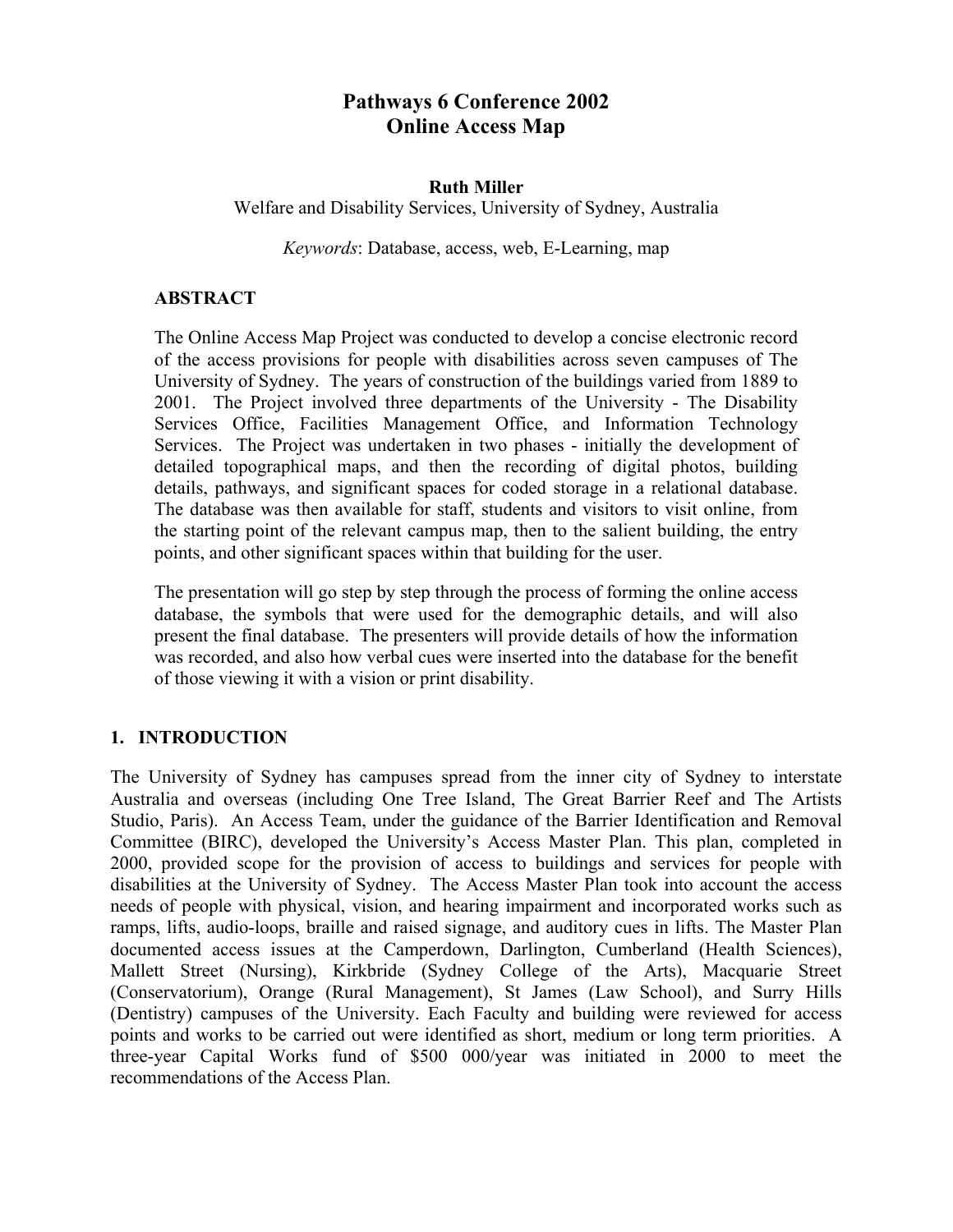While providing detailed technical documentation of access issues, the Access Master Plan was not in a format that made lent itself to easy dissemination to staff and students. The staff of the Disability Services Office (DSO) had experienced numerous requests for information regarding access for people with disabilities, from staff, students, and visitors especially for those campuses of the inner city. DSO staff were keen to develop a record linking the information contained in the Access Master Plan with actual details of the access features of the grounds, buildings, and pathways themselves. To provide this over the Web would enable staff, students and visitors to 'virtually' locate buildings, parking spaces and services before entering the university, minimising anxiety and frustration on the day. An essential feature of this interface is the ability to 'see' or 'hear' exactly what the person would experience, through photos and audio recordings of the text information. In this way, people with disabilities can directly relate to where they are going, and recognise access points when actually visiting the campus. It was envisaged that this would also enlighten the wider University community as to the access provisions of the campuses, and would bolster their independence in scheduling lectures in accessible theatres where required.

The initial model for this project was based on web-based access project currently operating at RMIT and the University of Illinios, Chicago.

## **2. METHODOLOGY**

A proposal was developed outlining the Project and was presented to the Disability Consultative Committee.

### **2.1 Proposed financial costing**

In the planning stages it was not possible to reliably estimate the hours that were required to complete phase one. This primarily functioned as a feasibility project to scope the main campus for access provisions. FMO staff estimated that this could cost up to \$20 000, with any remaining monies to roll into Phases 2 and 3. It was proposed that this funding be reserved from 2001 funds and similar accommodations made in 2002 funds to allow for the commencement of Phase 2. DSO staff were currently available with relevant training to commence Phase 1. The proposed level of employment for this project was HEO4 Step 1 to ensure that staff were sufficiently able to work with a minimum of supervision, and a certain degree of expertise in the area. This hourly rate was then \$18.92.

Once funding was approved, a Project Assistant (Higher Education Officer level 4) was employed for 28 hours per week over six months to collect information pertaining to the Project. This took place in two phases:

#### **2.2 Phase 1**

Information was gathered initially on the Camperdown and Darlington campuses, and then the other seven campuses, to indicate the 'gross' access points to the University buildings. These access points included:

- 1. Accessible / automatic doorways
- 2. Ramps / stairs
- 3. Lifts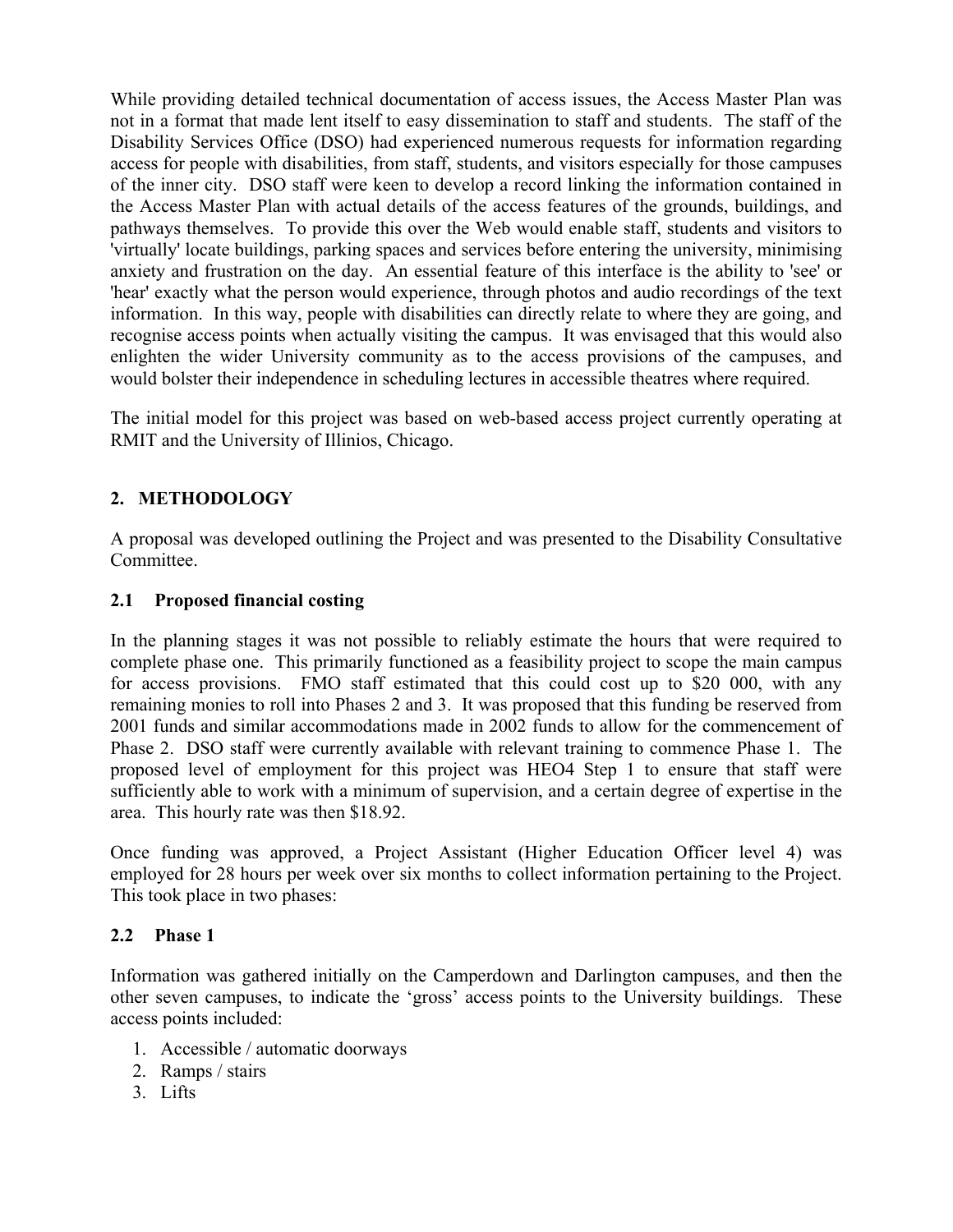- 4. Parking (designated 'disability' parking bays)
- 5. Pedestrian crossings
- 6. Kerb Cuts
- 7. Emergency and internal phones
- 8. Grab rails
- 9. Suggested paths of travel for people with mobility impairments

The first stage of this phase saw a staff member (Project Assistant) collecting this information over two months. The Project Assistant then relayed information to staff in FMO for uploading into AutoCAD with the building specifications held in that system. This access information was then be available to staff in ITS and FMO to place into online maps, similar to that offered on the University web sites. At this stage DSO staff also began the development of a suitable database in FileMaker Pro.

#### **2.3 Phase 2**

The Project Assistant then gathered digital photographs and pertinent information about each access point (described above) as specified by the Model of Accessible Networks scheme employed by FMO in the Disability Access Plan. These photos and information were then loaded into the relational file database (see Equipment). This stage involved four months of photography, data collection, audio recording in addition to database and web page development.

#### **2.4 Equipment**

| Digital Camera: | Kodak with A/C adapter, 128 Meg card             |
|-----------------|--------------------------------------------------|
| Computers:      | iMac, OS 9                                       |
| CD Burner:      | LaCie (PC and Mac compatible)                    |
| Microphone:     | Standard supplied with iMac; USB port connection |
| Software:       | FileMaker Pro v5.5                               |
|                 | EasyPhoto $v1.6$                                 |

The database was developed in FileMakerPro v5.5 as two file relational database with fields for each of the following parameters:

- Main entry
- Other accessible entrances
- Ramps
- Lifts
- Toilets
- Parking
- Food services
- Significant pathways
- Faculty offices
- Lecture theatres (including T-Loops)